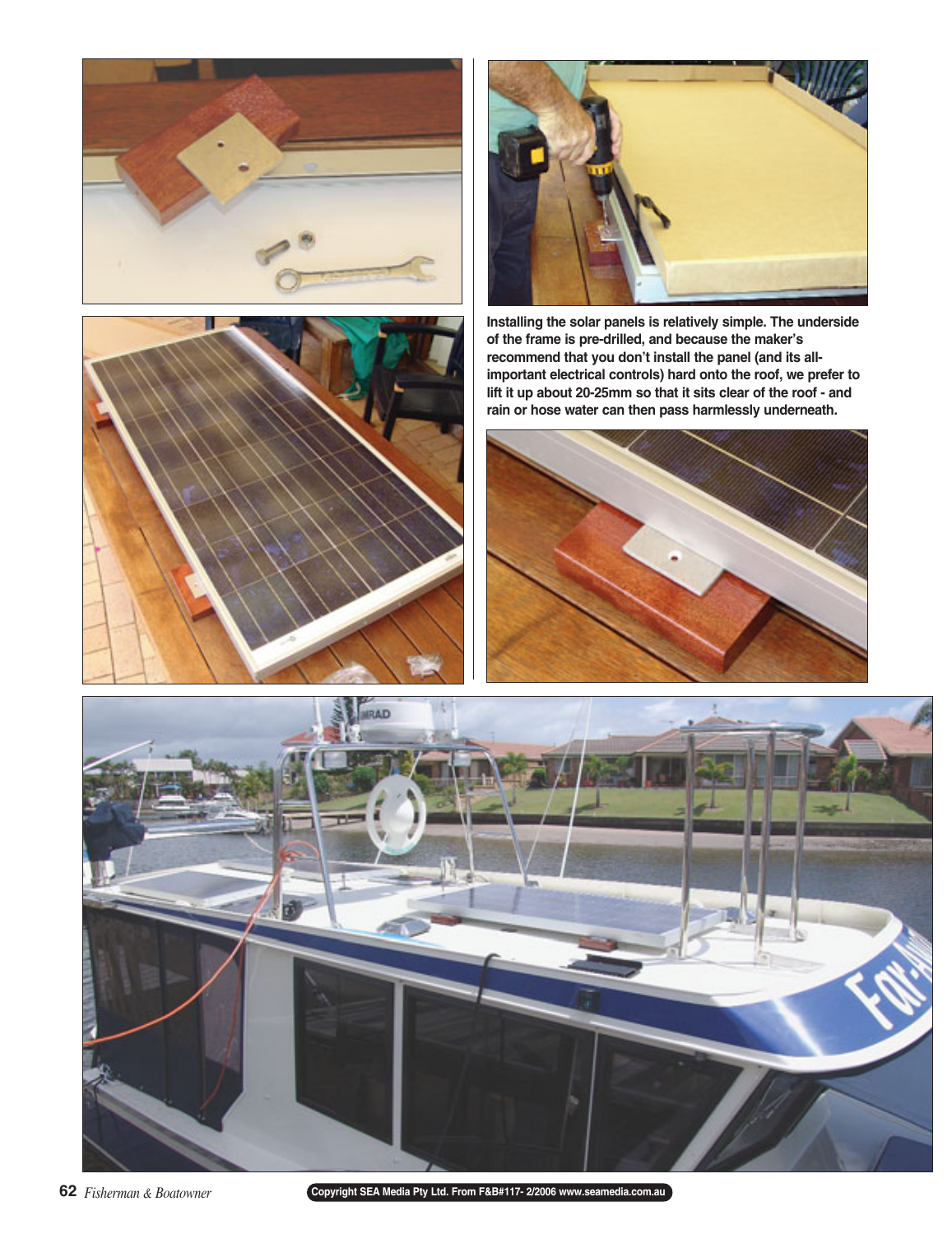# 2006 Project Logbook **Solar Power - Free, Efficient and Environmentally Friendly!**

**The F&B Team has enjoyed real success with solar power, running their 110 litre deep freeze entirely on the input of the three solar panels embedded on the roof of Far-Away, F&B's 8.2m Honda-powered 'Salty' plate alloy cruiser. In fact, they have been so successful, they decided they could solar power their creek fishin' dory too!** 

**I I** t will come as no surprise to let **t will come as no surprise to long passionate about the use of solar power on our boats, whether they are solar panels just for keeping a battery charged through winter, or as back-up to the boat's engine alternator(s). Or, as in** *Far-Away's* **case, our new Salty 27, as the primary auxiliary 12v power source.** 

Solar panels are achieving new and exciting levels of efficiency, output and reliability.

Over the last couple of months, we've been settling in the new 8.2m cruiser at the end of the wharf here on the Gold Coast, as we simultaneously tended to the myriad jobs that need to be completed before *Far-Away* is ready to cut its umbilical cord to civilisation.

One of the main jobs has been to establish the power efficiency of the solar panels we've installed, and then marry their output up to the boat's 12 volt electrical system.

As a result of these preliminary trials, we have now upgraded the original 210amp AGM battery to a 255amp model, and completely changed the refrigerator and freezer system from a Waeco evaporator plate system to a more traditional eutectic freezer system, using custom made, heavily insulated freezer chests.

This was primarily because the

Waeco system, although good value for money, draws more power than we can generate in a boat that does not have a generator, and will be used away from 240v power for weeks on end.

The Waeco-type evaporator plate refrigerator or freezer systems work very well if you can plug them into the marina's 240-volt power system, or attach it to the mains power source on your jetty at home, but it simply doesn't work if the boat has to leave the 240v power supply for more than 4 or 5 days. Without 240v power to drive a battery charger to keep the 'house' batteries topped up, the power consumption needed to run either (or both) the Waeco refrigerator or freezer will drain the biggest batteries in a matter of days – unless, I stress, the engines are running for many hours, and/or the boat is plugged back in to a 240V power source, to charge it all up again.

#### **Alternator Power Drawbacks**

After weeks of trials, we concluded that between the Honda 150hp 4-stroke outboard's phenomenal alternator output and the solar panels, we still couldn't generate enough electricity from the combination without using the Hondas for too long.

Anybody building or planning to build a new boat needs to understand this point really carefully.

Our two Honda 150's were approved by Honda to run at 1200 r/min 24/7 if necessary. Because they are such capable 4-stroke engines, running at trolling or low speeds, all day all night, makes no difference to them. With the two engines running at 1200 r/min, it is theoretically possible for us to generate a massive 70amps, and at face value, that would seem to be more than enough to charge the big AGM 210amp house battery in short order.

But this is the part most people (including us, if the truth be known) haven't really taken on board.

Yes, the Hondas will generate this much surplus power (easily) but as we quickly discovered, even with one of the world's best brands of AGM batteries, the amount of electricity we could put back into that battery was restricted to such an extent that we could only put in 40 - 50 amps, before the battery's ability to absorb the inbound charge would rapidly taper off to a progressively slower absorption rate.

In fact, the AGM battery would only accept around 40 amps when it was almost discharged ie, it was down to a capacity of about 80 or 90 amps out of its original 210. At this point, the AGM battery would cop 40-50 amps very quickly, but in the second hour,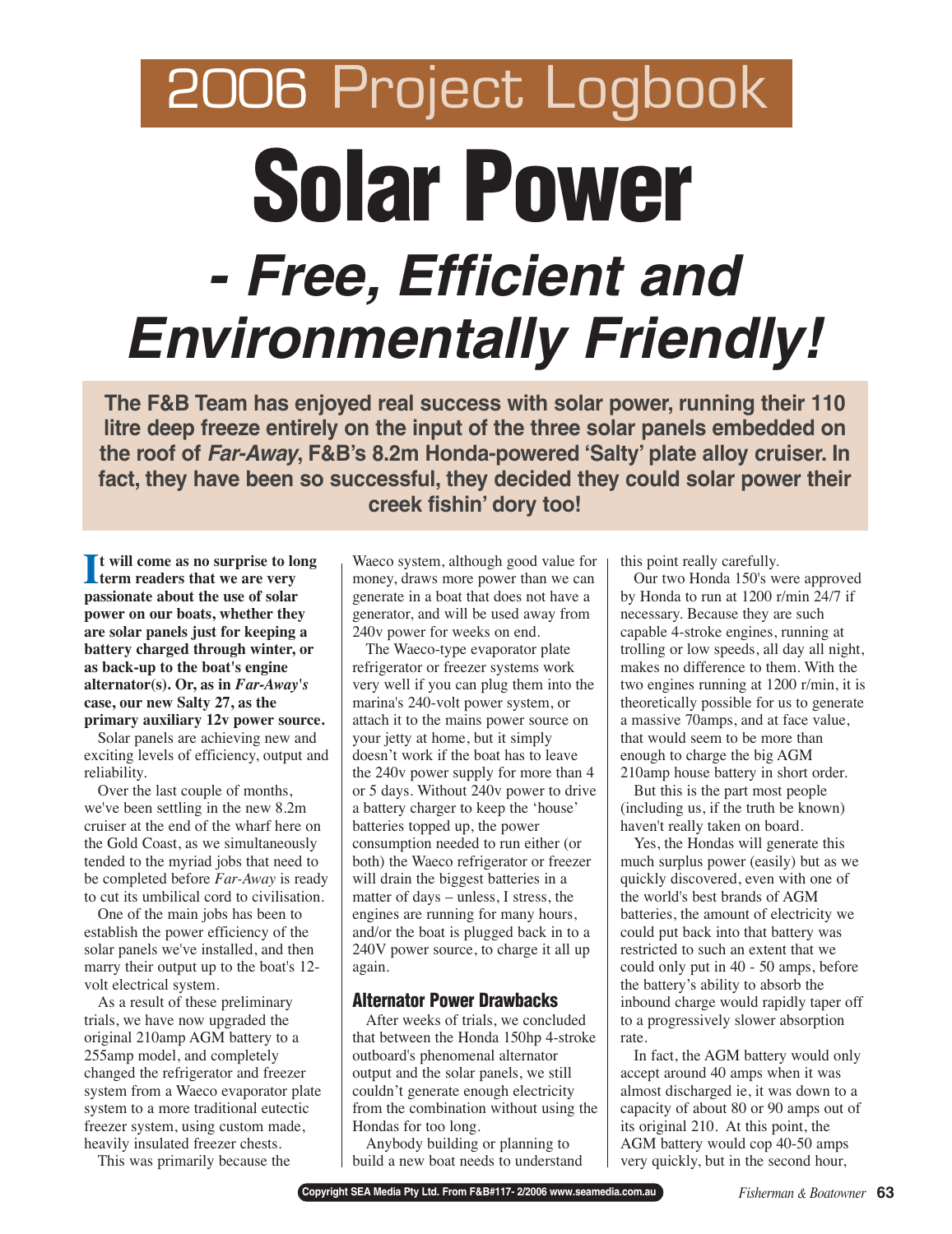

the 'acceptance rate' would fall to around 20-25 amps, and in the third hour, drop down to about 10-15 amps.

We quickly realised that running the second Honda 150 was a total waste of time and precious fuel, so we've developed a new strategy now.

This new approach recognises that in fact, it's better to operate the battery between (say) its rated at 50-80% capacity because at that point it will accept the charge fairly quickly,

**So far, the location of the panel 'out the back' and over the outboard seems to work quite well - although we'll wait until we have a serious fish running around the back before we get too excited. Once again, we used high rating 50 amp Anderson clips to join everything together as required.** 

**Readers need to remember that because the dory is actually a rooftopper on the highway, everything must come apart or be dis-assembled. Note the legs for the solar panel ss frame are just held in place with ss threads and nylocs.**





**64** *Fisherman & Boatowner*

**Copyright SEA Media Pty Ltd. From F&B#117- 2/2006 www.seamedia.com.au**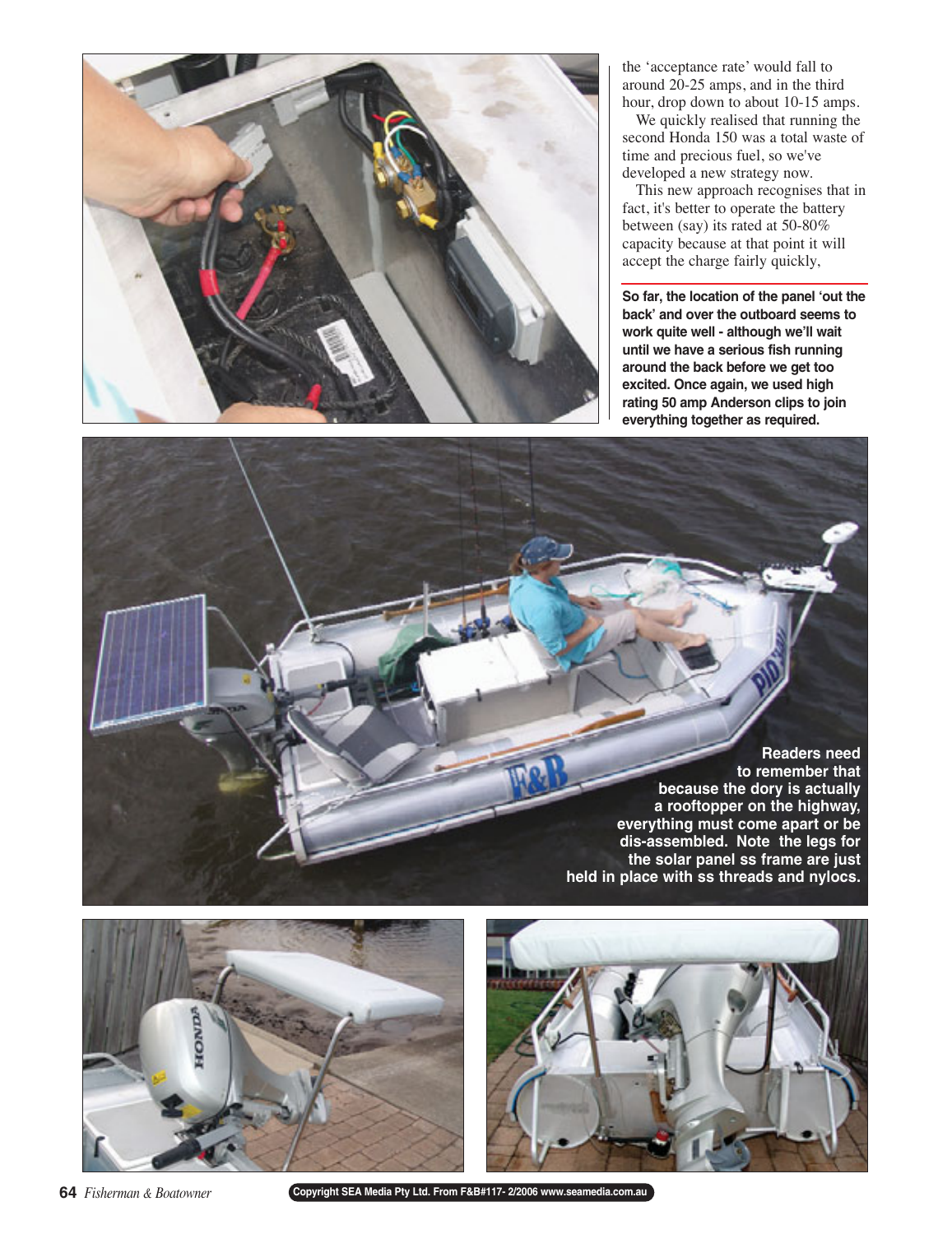whereas to top it up from its 80% level, right through to 100% full (210 amps) capacity, does take hours using the engines' alternators or solar power.

Now, here's the rub – we, like many other consumers actually purchased the Hondas for this wonderful alternator capacity, but it transpires that it needs to be qualified as to how it can best be used.

In terms of battery charging, it needs to be thought about very carefully because it's not just as simple as dividing the battery capacity by the alternator's ability to produce amps.

We believe this is a particularly significant point to take onboard when you are evaluating these new big 4-stroke outboards. All the outboard companies make such a song and dance about the "new, improved" alternator capacity, and they'll state quite clearly that they will easily charge batteries and run the ship's electrical systems – they will too, *whilst the engines are running.*

## **Cruising Issues: HP vs Amps**

However, if you're in a cruising environment as distinct from a gamefishing world, the application of the 12-volt power is somewhat different to running an engine(s) all day at trolling speeds wide offshore. Sure, these engines will then power up virtually any electronic equipment you have onboard, as well as the fridge and freezer and in fact, the more load you apply to the ship's house battery, the better the whole system will perform.

Where it all goes a bit pear-shaped though, is when you don't want to run the engines - or you can't afford to use that much fuel when fuel is a precious resource that controls the range of the craft.

Okay, we know too that the big Hondas will run all day for around 3.5 L/ph at around 1,200 r/min - which sounds like absolutely bugger all, until you do the sums.

At 4 hours a day, that is 14 litres and over a week, that's 98 litres of fuel being used to produce 'X' amps of 12 volt power.

It's not only costly, it's a very inefficient use of fuel - and mark you, this is only when you're using *one of the engines for 2 x 2 hour battery charging sessions a day!* If you're out in the bush for 3 weeks, you could blow 300 litres of fuel very quickly, just running one of the engines four hours a day to charge the batteries.

Now obviously, if the boat is being used every day, this consumption can be made part of the boat's management system ie, if you're moving up the coast and will be running for 2 or 3 hours each day, clearly this is the time when you'll get a "free hit" from the alternators because you're going to be running the boat anyway.

Where we got into trouble was when we wanted to stay in one place for a week, and work from that one place with the dory. And let's face it, if you've got the anchor(s) down in a beaut anchorage with the boat nicely balanced fore and aft in the main channel of a reasonable tight northern creek or river, then it's an absolute pain in the arse if you've got to up anchor(s) and move off for 2 or 3 hours to run the boat somewhere to find another anchorage and/or come back to the same anchorage.

So once the boat's settled down, it tends to stay there - and that's when we turned to solar panels.

Initially, we had 2 solar panels on *Far-Away.* The first was the big 125 watt job (see pic P.59) assisted by a smaller 85 watt panel which would have been 125 too if we'd had enough space left on the roof to install it.



*Time Out: The moral here first off is critical - before you paint any platey, or plant handrails on the roof of a glass boat, sit down and think very carefully about where you're going to put the solar panels - because you need quite a lot of space for the*

*large panels.* 

But with our two solar panels, we looked forward to getting a theoretical capacity of 17 amps.

*(Note, to get the theoretical figure in a 12 volt system, divide the solar panels' wattage by 12 ie, a 120 watt panel could produce (in theory) 10amps).* 

In practice, we've found that you get about 70% of the theoretical maximum down into your house or ship's starting batteries.

In other words, in this situation, the theoretical capacity of our 2 panels was 17.08 amps (120+85= 205 divided by  $12 = 17.08$ ) but in practice we only budgeted on putting in 12 amps (11.95 amps or 70%, specifically) from the 2 panels.

This doesn't sound like very much, but when you multiply it by 6, 7 or 8 hours a day, it very quickly adds up to a rather useful capacity.

On a nice sunny day, we normally put in around 80-90amps a day, and that's (as we've discovered) more than enough to run our special new eutectic freezer system forever more - because it only draws about 40 amps per 24 hour period - but remember, that's an exceptionally low power draw.

Remember too, the solar panel will only work for 6-8 hours a day at full noise, because as the sun rises at dawn and then arcs down towards sunset, the panels' charging rate rises and subsequently drops away very quickly.

Up north though, you can usually figure on getting 6-8 hours a day quite easily and in summer that can go right up to 10 hours without too much trouble.

#### **Charging Management**

It all becomes a fascinating balancing act. What we had to do was work out how much Far-Away would use sitting at anchorage for a 24 hour period - and that means sitting down with a calculator and a pen, and working out exactly how much electricity the boat will need.

Having worked that out, it then requires a management strategy that goes along the lines of "If we're going to run the engines in the morning and we can't really use the second Honda's output charging the AGM house battery, then that's the time we should use their capacity to run the desalinator - which needs to go for about 2 hours a day, ( $@22$  amps x 2hrs =44 amps) to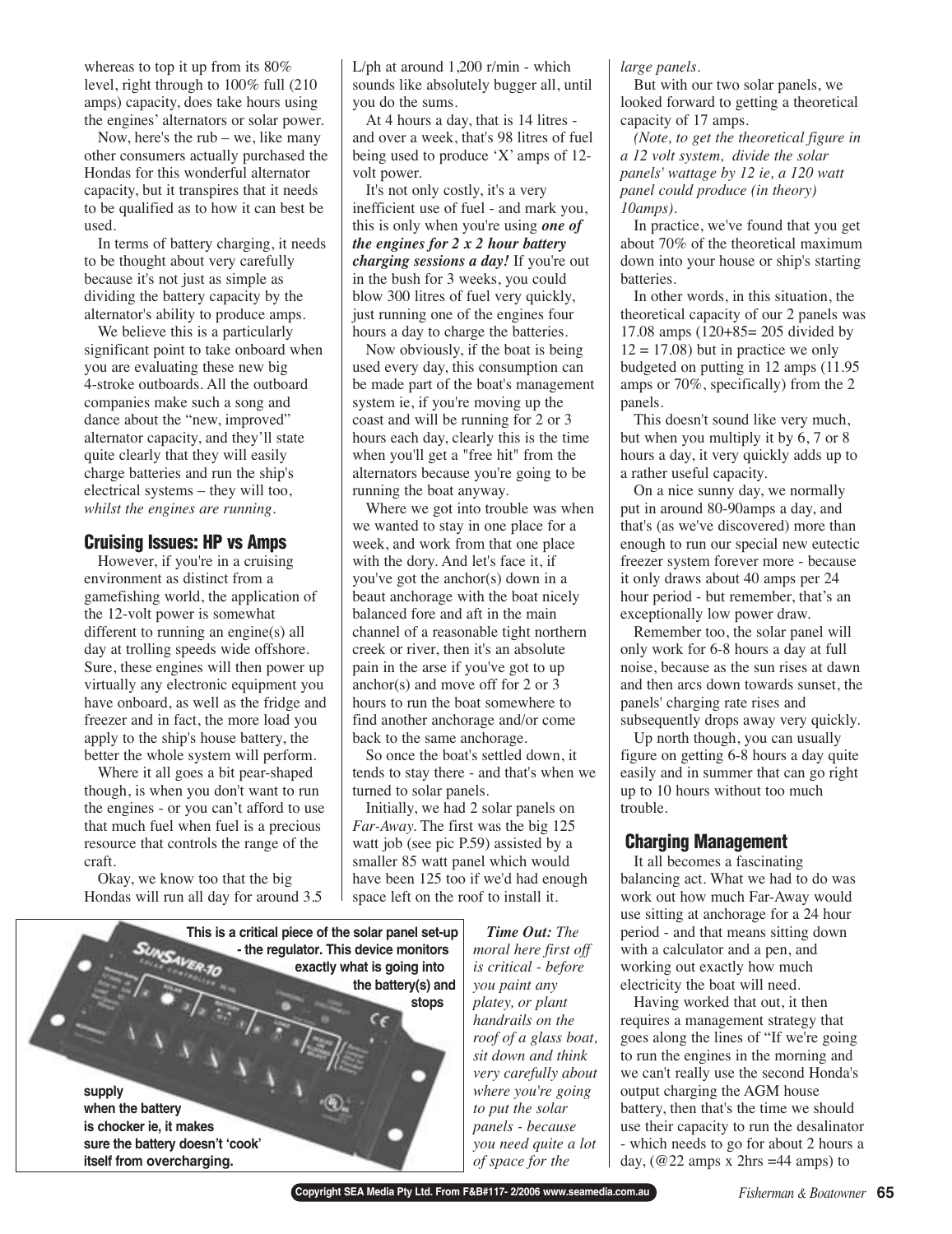produce about 100-120 litres of new, fresh water in the tank . . "

"Similarly, it makes sense that the Electrasan toilet system is used at this point too, and anything else that needs to be done that uses quite a bit of electricity - all this should take place during the engine running sessions in the morning or in the evening when we have excess electricity coming in from

**Interesting shot of the dory ("Over The Hill") and Far-Away with the trio of Honda 4-strokes. F&B has spent a great deal of time researching how much solar power we can generate in both craft, to avoid the need for a conventional gen-set. The trouble with a gen set, is that they all use at least 2.0 - 2.5 l/ph, and have to run <sup>a</sup> minimum 4-6 hours a day. Over a couple of weeks, this can amount to an amazing (and costly) amount of fuel, plus it adds significant weight, extra tankage, fuel lines, servicing costs - and it's noisy! By comparison, if our solar panels can provide the big shot of 12v power we need (backed-up on demand by the Honda's alternators) we save heaps of fuel, weight - and it's all free, silent, and works whilst we are away from the boat, or on the highway.** 

the Hondas."

It's critical that you maximise the use of the alternator's efficiency when it has to be budgeted up against the amount of petrol being used.

# **Dory Issues**

**About this time, we started getting a bit worried about the amount of electricity we needed, especially when we factored in the dory's Minn Kota 12v electric outboard.**

Our experience in the past has shown us that the Minn Kotas are actually quite efficient, past experience suggesting they average around 6-8 amps when we're trolling in northern rivers, creeks and drains, with most days using 15-20 amps in a morning session and similarly in the afternoon.

We use an 85 amp deep cycle Century battery in the dory, so it only takes a day or two to get that very flat at which point in time (with *Dusty Rover*), we'd plug it into Dusty's electrical system and it would immediately "level" the electricity from Dusty's house battery to the dory battery ie, if the dory needed 35-40 amps to top it up, it would take it straight out of Dusty's system.

That was all well and good to a point, but we knew that if that kept up, Dusty would ultimately run out of electricity too.

It didn't matter so much then, because we rarely took Dusty more than 3 or 4 days away from a marina or 240-volt power, at which point in time the batteries were all charged up again - over and above the alternator's input from the Yamaha diesel.

In *Far-Away* though, it's all a bit different. We're very power conscious because there will be many times when we will be so far away from civilization, 240-volt power is not an option - for several weeks at a time.

It became obvious before Christmas (05) that if we were draining another 30-40 amps off *Far-Away's* 210amp house battery each day for the dory, this would be hard to replace on top of the capacity we needed to run the boat itself.

At this point we started looking at making the dory self-sufficient in 12v power, too.

It must be possible, we mused, because we can get 6 amps off the little Honda alternator in the Honda 20, and that will give us a bit of a bonus in terms of running from the mothership to the fishing ground. As the *modus*